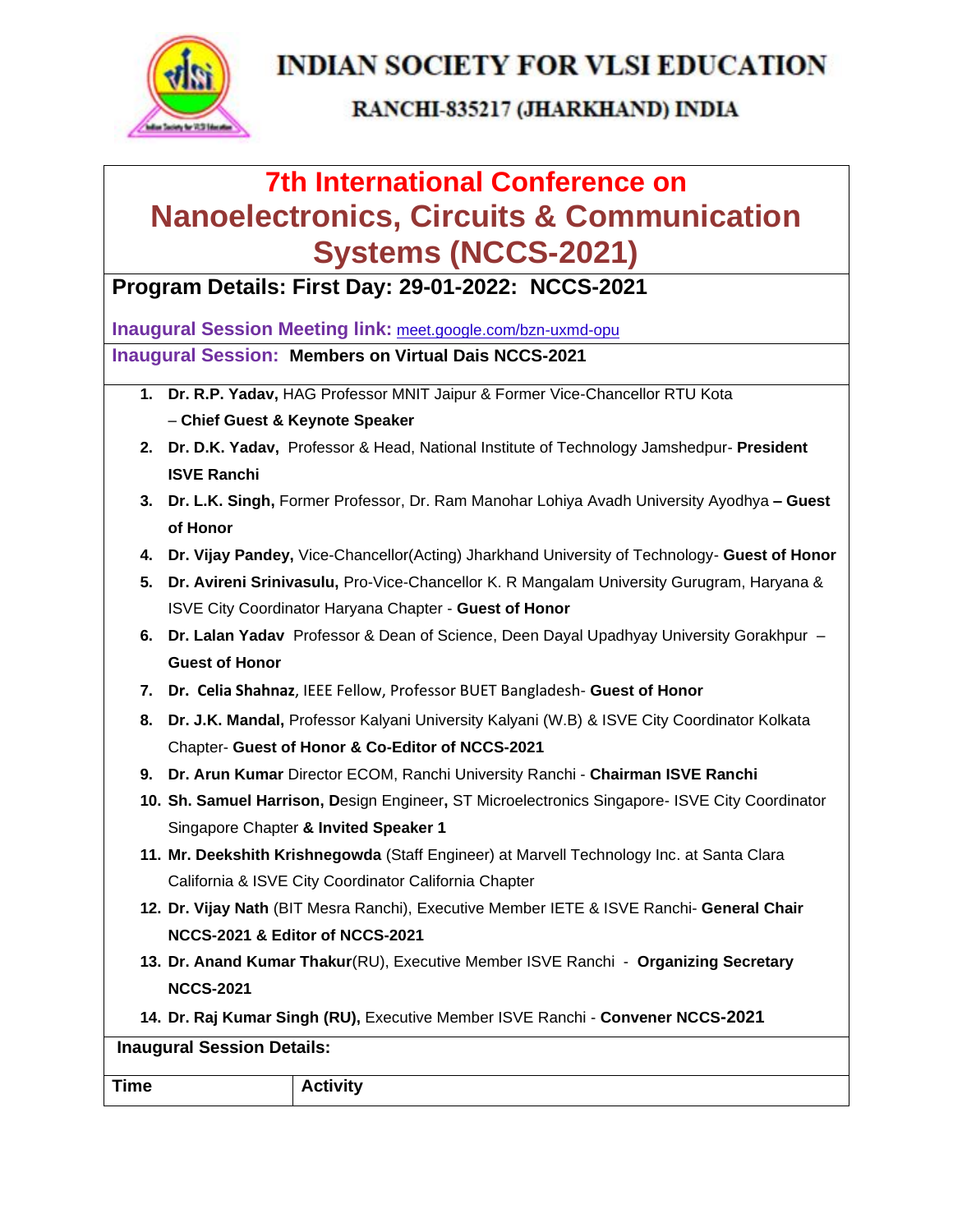

### RANCHI-835217 (JHARKHAND) INDIA

| 10:00am to 10:15am     | Welcome by Dr. Arun Kumar Chairman ISVE Ranchi                       |
|------------------------|----------------------------------------------------------------------|
| 10:15am to 10:30am     | Presidential Address by Dr. D.K. Yadav President ISVE Ranchi         |
| 10:30 am to $10:50$ am | Introduction by Dr. Vijay Nath                                       |
| 10:50 am to $11:10$ am | Technical Program Elaboration by Dr. Raj Kumar Singh                 |
| 11:10am to 11:50am     | Short messages by Eminent persons available on virtual dais          |
| 11:50pm to 12:20pm     | Keynote Lecture1: Dr. R.P. Yadav, HAG Professor MNIT Jaipur & Former |
|                        | Vice-Chancellor, Rajasthan Technical University Kota                 |
| 12:20pm to 12:50pm     | Invited Lecture 2: Sh. Samuel Harrison, Design Engineer,             |
|                        | STMicroelectronics, Singapore                                        |
| 12:50pm to 1:00pm      | Vote of Thanks by Dr. Anand Kumar Thakur                             |
| 1:00pm to $2:00$ pm    | <b>LUNCH</b>                                                         |
|                        |                                                                      |

**Important Notes:** There will be two days technical session of NCCS-2021. On 29-01-2021 will be Inaugural session and two technical sessions1A and on 30.01.2021 will be two technical sessions 2A, 2B and two online Invited Lecture sessions & valedictory sessions. All are requested to join the session on time.

### **Technical Session 1: Section A:**

### **Signal Processing & Cloud Computing**

**Name of Session Chairman :** Prof. J.K. Mandal, Professor Kalyani University Kalyani (WB)

#### **Name of Session Chair Persons**:

- Dr. Nukala Srinivasa Rao, Matrushri Engineering College, Hyderabad
- Dr. Arpan Deyasi, Assistant Professor RCCIT Kolkata
- Dr. B. Acharya, Assistant Professor NIT Raipur
- Dr. Menka Yadav, Assistant Professor MNIT Jaipur
- Dr Sujata Sanjay Kotabagi, Professor K L E Technological University, Hubballi
- Dr. Adesh Kumar, Associate Professor UPES Univ. Dehradun
- Dr. Arumita Biswas, Sub Divisional Engineer, BSNL Kolkata
- Dr. Chandrashekhar Azad, Assistant Professor NIT Jamshedpur
- Dr. Vimal Kumar Singh Yadav, Assistant Professor BIT Mesra
- Dr. Jitendra Kumar Mishra, Assistant Professor IIIT Ranchi
- Dr. Jayanthi P N, Assistant Professor RV College of Engineering Bangalore

#### **Group Coordinator/ Moderator:** Namrata Saxena & Divya Sharma

**Google meet link** : [meet.google.com/bzn-uxmd-opu](https://meet.google.com/bzn-uxmd-opu?hs=224)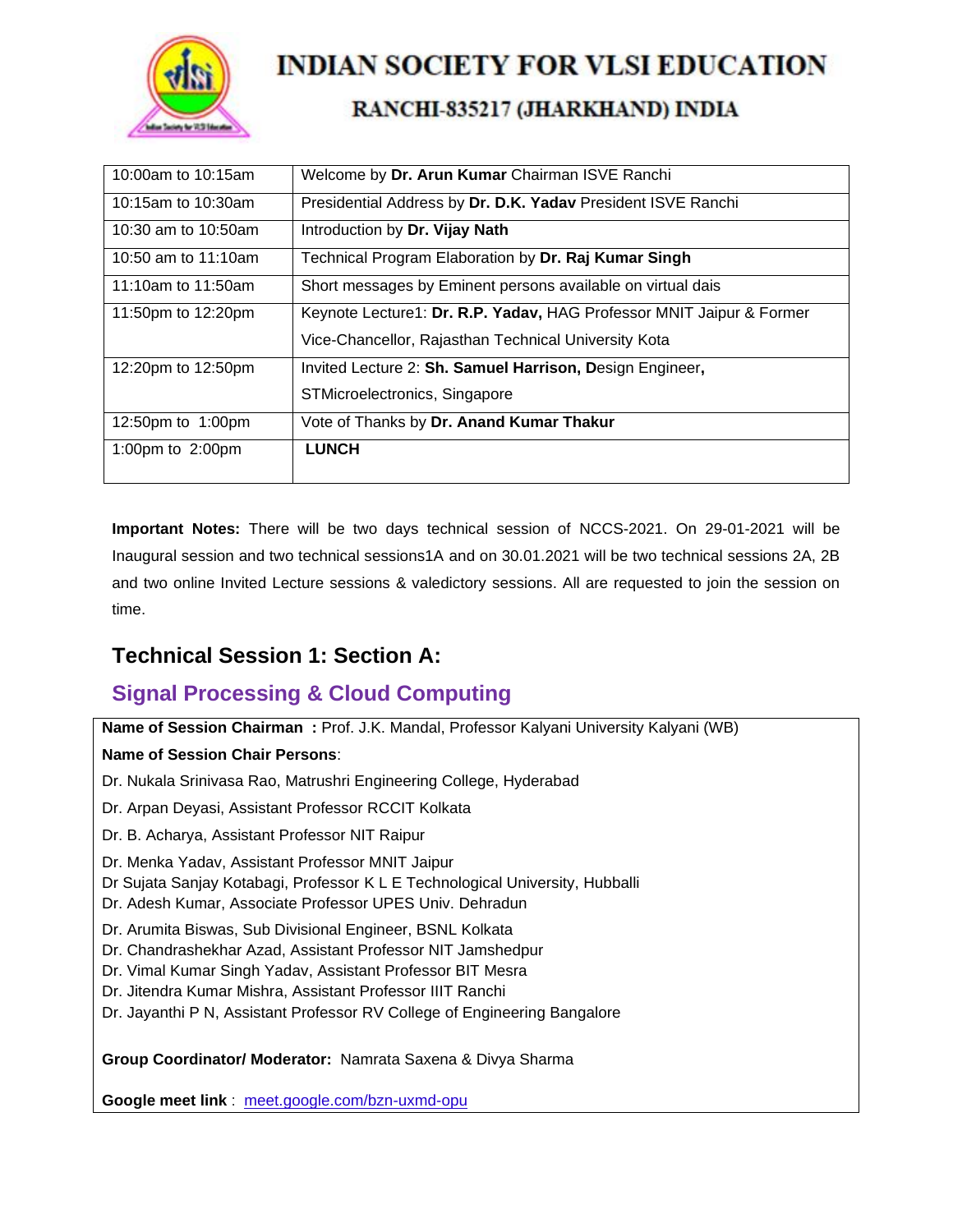

### RANCHI-835217 (JHARKHAND) INDIA

| <b>S.N.</b> | Paper ID         | Corresponding<br><b>Authors</b> | <b>Paper Title</b>                                                                                                | <b>Presentation</b><br><b>Schedule</b> |
|-------------|------------------|---------------------------------|-------------------------------------------------------------------------------------------------------------------|----------------------------------------|
| 1.          | <b>NCCS21004</b> | Juned Pathan                    | Design and Analysis of a Low Power OP-<br>AMP using 180nm Technology                                              | 2:00-2:15pm                            |
| 2.          | <b>NCCS21005</b> | Thaya Madhavi                   | A Study on the Effect of Covid-<br>19Pandemic on Tourism in Rajasthan:<br>Perception of Tourists                  | 2:16-2:30pm                            |
| 3.          | <b>NCCS21006</b> | Ms. Vijaya<br>Yaduvanshi        | Oral Cancer Detection Using Modified<br><b>Local Binary Pattern</b>                                               | 2:31-2:45pm                            |
| 4.          | <b>NCCS21014</b> | Tejaswini Bhosale               | Efficient deep learning based convolution<br>neural network model for tourist<br>destination image classification | 2:46-3:00pm                            |
| 5.          | <b>NCCS21015</b> | Smita Desai                     | plant disease detection and grading<br>using optimized image processing<br>method.                                | 3:01-3:15pm                            |
| 6.          | <b>NCCS21016</b> | Subhash Kumar<br>Sharma         | An Important Role and Application of<br>Nanoelectronics in Nanotechnology                                         | 3:16-3:30pm                            |
| 7.          | <b>NCCS21022</b> | Sneha                           | A Symmetric Slotted microstrip patch<br>antenna for NB-IoT technology                                             | 3:31-3:45pm                            |
| 8.          | <b>NCCS21029</b> | Biswaranjan<br>Acharya          | Improved Salp Swarm Optimization for<br>Multiprocessor Task Scheduling: A Novel<br>Approach                       | 3:46-4:00pm                            |
| 9.          | <b>NCCS21040</b> | Akshar Gandhi                   | A Low-Voltage, Ultra Low-Power<br>Subthreshold Bandgap Reference Circuit<br>Design using Transistor Stacking      | 4:01-4:15pm                            |
| 10.         | <b>NCCS21041</b> | Arpan Deyasi                    | Effect of High-Low Doping Profile on<br>Threshold Voltage Shift of Submicron<br>Double-Gate MOSFET                | 4:16-4:30pm                            |
| 11.         | <b>NCCS21043</b> | Niraj Thorat                    | Al Based Healthcare Chatbot                                                                                       | 4:31-4:45pm                            |
| 12.         | <b>NCCS21045</b> | Pranjal Pimpale                 | Real-time<br>College<br>Chat-bot<br>Enquiry<br><b>Using Neural Networks</b>                                       | 4:46-5:00pm                            |

# **Second Day Activity: 30.01.2022**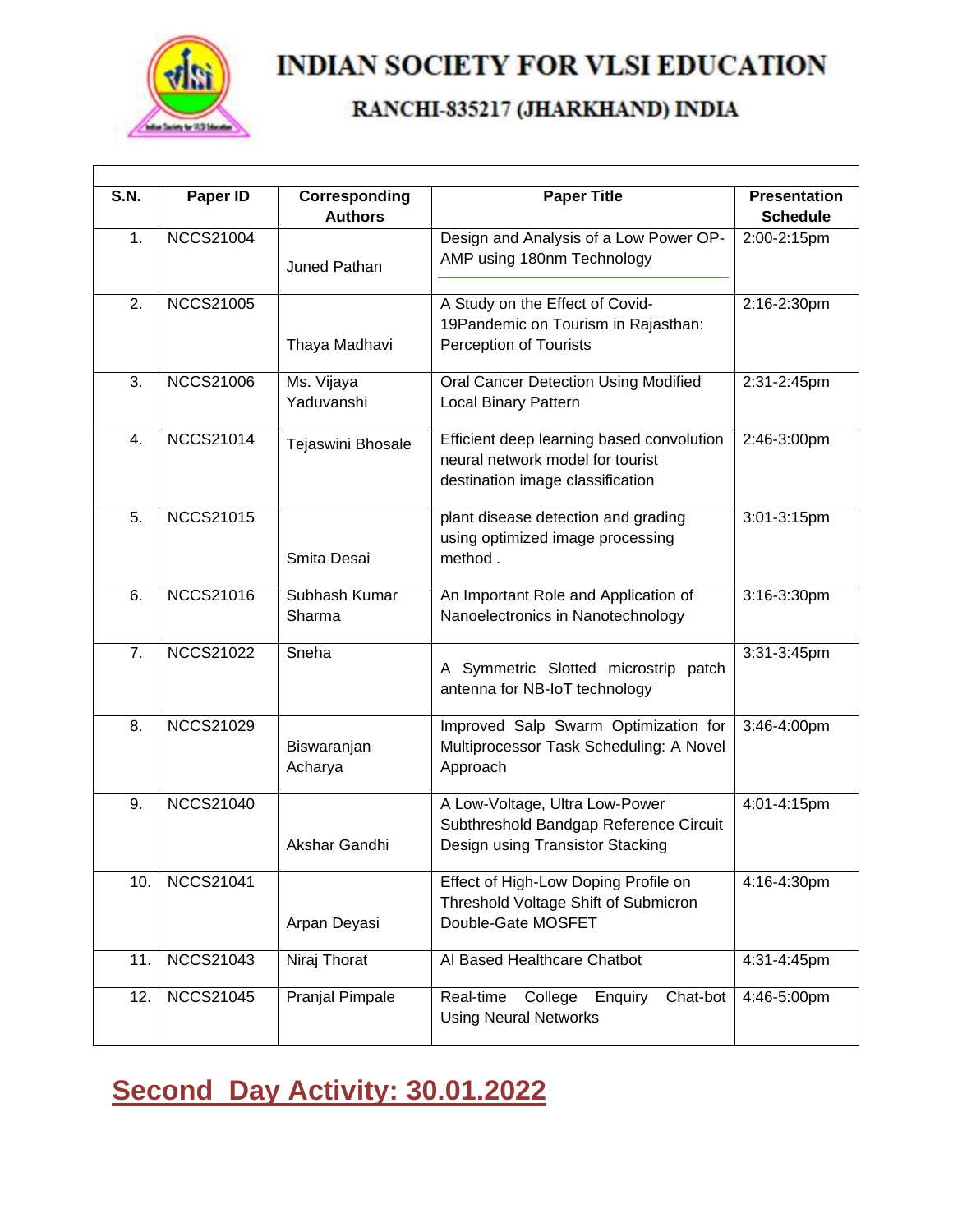

#### RANCHI-835217 (JHARKHAND) INDIA

### **Technical Session 2: Section A:**

### **Nanoelectronics, Communication Systems & Machine Learning**

**Name of Session Chairman :** Dr. D. K. Yadav, Professor, NIT Jamshedpur (JH)

#### **Name of Session Chair Persons:**

Dr. Shylashree N., Associate Professor RV College of Engineering Bangalore (KT)

- Dr. J.B. Sharma, Associate Professor, Rajasthan Technical University, Kota
- Dr. T.C. Manjunath,Dayananda Sagar College of Engg. Benguluru
- Dr. Tajinder Singh Arora, Assistant Professor, NIT Uttarakhand
- Dr. Rama S. Komaragiri, Professor Bennett University (UP)
- Dr. Akriti Nigam, Assistant Professor BIT Mesra
- Dr. Raj Kumar Singh, Assistant Professor Ranchi University Ranchi (JH)
- Dr. Shashank Pushkar, Assistant Professor BIT Mesra Ranchi (JH)
- Dr. S.S. Tripathy, Assistant Professor, BIT Mesra Ranchi
- Dr. Arpan Deyasi, Assistant Professor, RCCIIT, Canal South Road

**Group Coordinator/ Moderators** : Rahul Priyadarshi & Shekhar Yadav

#### **Google meet link**: [meet.google.com/bzn-uxmd-opu](https://meet.google.com/bzn-uxmd-opu?hs=224)

| S.N.           |                  |                 |                                              | <b>Presentation</b> |
|----------------|------------------|-----------------|----------------------------------------------|---------------------|
|                | Paper ID         | Corresponding   | <b>Paper Title</b>                           |                     |
|                |                  | <b>Authors</b>  |                                              | <b>Schedule</b>     |
| 1 <sub>1</sub> | <b>NCCS21007</b> |                 | Friendship and community based routing       | 10:00-10:15am       |
|                |                  | Ishan Gupta     | in delay tolerant network                    |                     |
|                |                  |                 |                                              |                     |
| 2.             | <b>NCCS21009</b> |                 | Miniaturization of Microstrip Patch          | 10:16-10:30am       |
|                |                  | Prakhar Yadav   | Antenna using material loading: review       |                     |
|                |                  |                 |                                              |                     |
| 3.             | <b>NCCS21010</b> |                 | <b>Fingerprint Authentication System for</b> | 10:31-10:45am       |
|                |                  | Risheek D S     |                                              |                     |
|                |                  |                 | Secured Voting                               |                     |
|                |                  |                 |                                              |                     |
| 4.             | <b>NCCS21011</b> |                 | Implementation of 4 bit barrel shifter       | 10:46-11:00am       |
|                |                  |                 | using diode connected DC biased              |                     |
|                |                  | Mahima          | positive feedback adiabatic logic            |                     |
|                |                  | Chaurasia       | (DCDBPFAL)                                   |                     |
|                |                  |                 |                                              |                     |
| 5.             | <b>NCCS21013</b> |                 | Data hiding in spatial domain using firefly  | 11:00-11:15am       |
|                |                  | Adrika Dadhich, | algorithm with LSB & RDH                     |                     |
|                |                  |                 |                                              |                     |
| 6.             | <b>NCCS21018</b> |                 | Internet of Things based Smart Water         | 11:16-11:30am       |
|                |                  | T C Manjunath   | Dispenser Design                             |                     |
|                |                  |                 |                                              |                     |
|                |                  |                 |                                              |                     |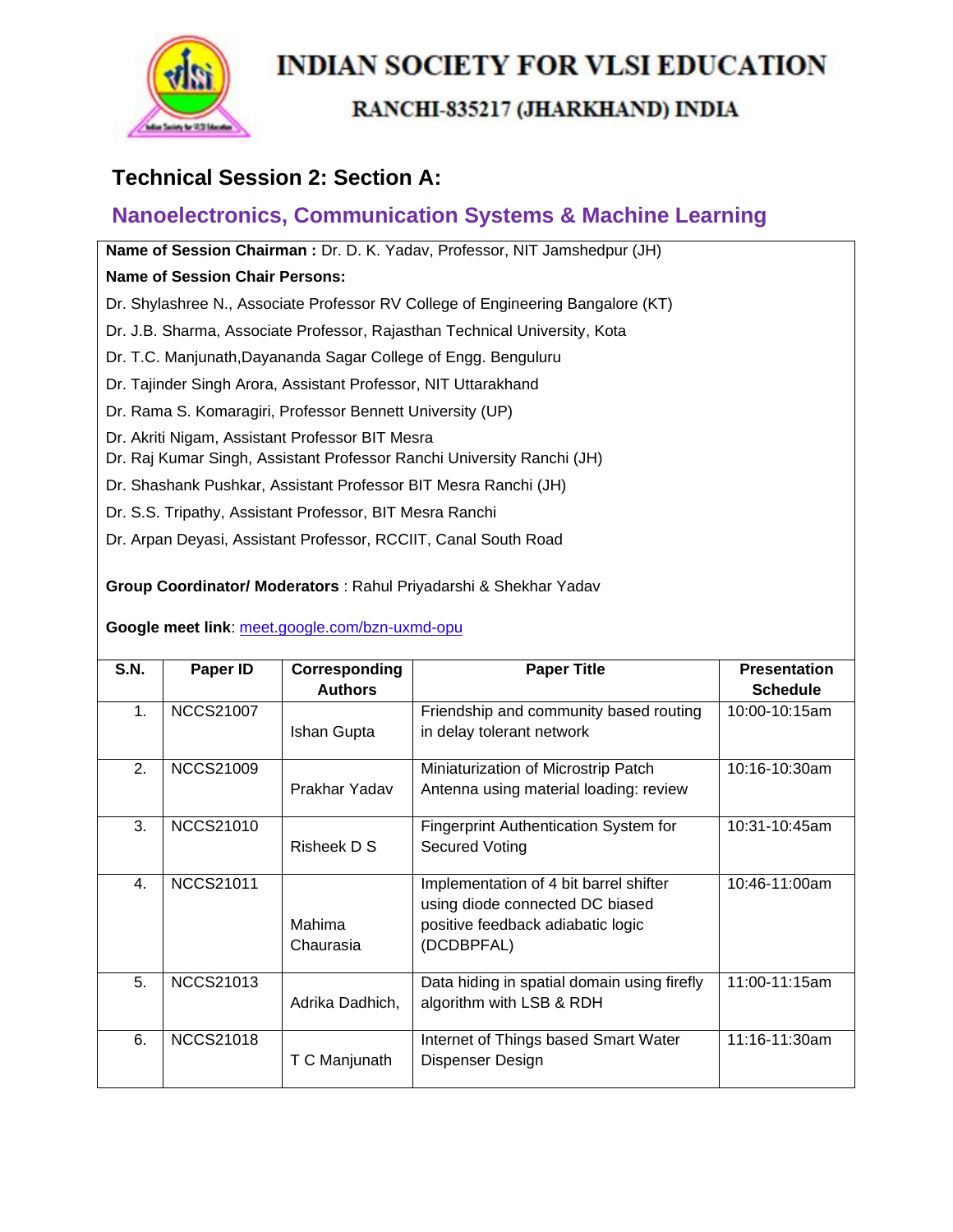

### RANCHI-835217 (JHARKHAND) INDIA

| 7.                | <b>NCCS21020</b> | Shubham<br>Sharma             | Hybrid Key-length Architecture of<br>mCrypton for resource contrained<br>Embedded / IoT applications                                            | 11:31-11:45am       |
|-------------------|------------------|-------------------------------|-------------------------------------------------------------------------------------------------------------------------------------------------|---------------------|
| 8.                | <b>NCCS21021</b> | <b>Bibhudendra</b><br>Acharya | Low-area Hardware Architecture of<br>Lilliput Lightweight Block Cipher for IoT<br>Applications                                                  | 11:46am-<br>12:00pm |
| 9.                | <b>NCCS21024</b> | Priya B.<br>Pandharbale       | <b>Evaluating Collaborative Filtering</b><br>Recommendation Algorithms: Issues,<br>Challenges and Improvements                                  | 12:01-12:15pm       |
| 10.               | <b>NCCS21025</b> | Shashwat Jha                  | Power transmission line through artificial<br>intelligence: application of transfer<br>learning and deep convolutional learning<br>techniques". | 12:16-12:30pm       |
| 11.               | <b>NCCS21026</b> | T. Snehitha<br>Reddy          | Design and study of low noise amplifier                                                                                                         | 12:31-12:45pm       |
| 12.               | <b>NCCS21027</b> | Amaan Ahmad                   | Smart System for Monitoring the Toxic<br>Gases in Sewerage System via Wireless<br><b>Network</b>                                                | 12:46-01:00pm       |
| $\overline{13}$ . | <b>NCCS21028</b> | Yogita Tiwari                 | Design of 4th order Low Pass Filter<br>through Op-Amp using Nulling-resistor<br>based Compensation                                              | $1:01 - 1:15$ pm    |
| 14.               | <b>NCCS21030</b> | Biswaranjan<br>Acharya        | <b>Effective Coarse-Grained Macro</b><br>Pipelined Scheduling of an Application for<br>Decomposition of Tree                                    | 1:16-1:30pm         |
| 15.               |                  |                               |                                                                                                                                                 | 1:31-1:45pm         |

**Technical Session 2: Section B :** 

**VLSI Design & Cyber Physical System**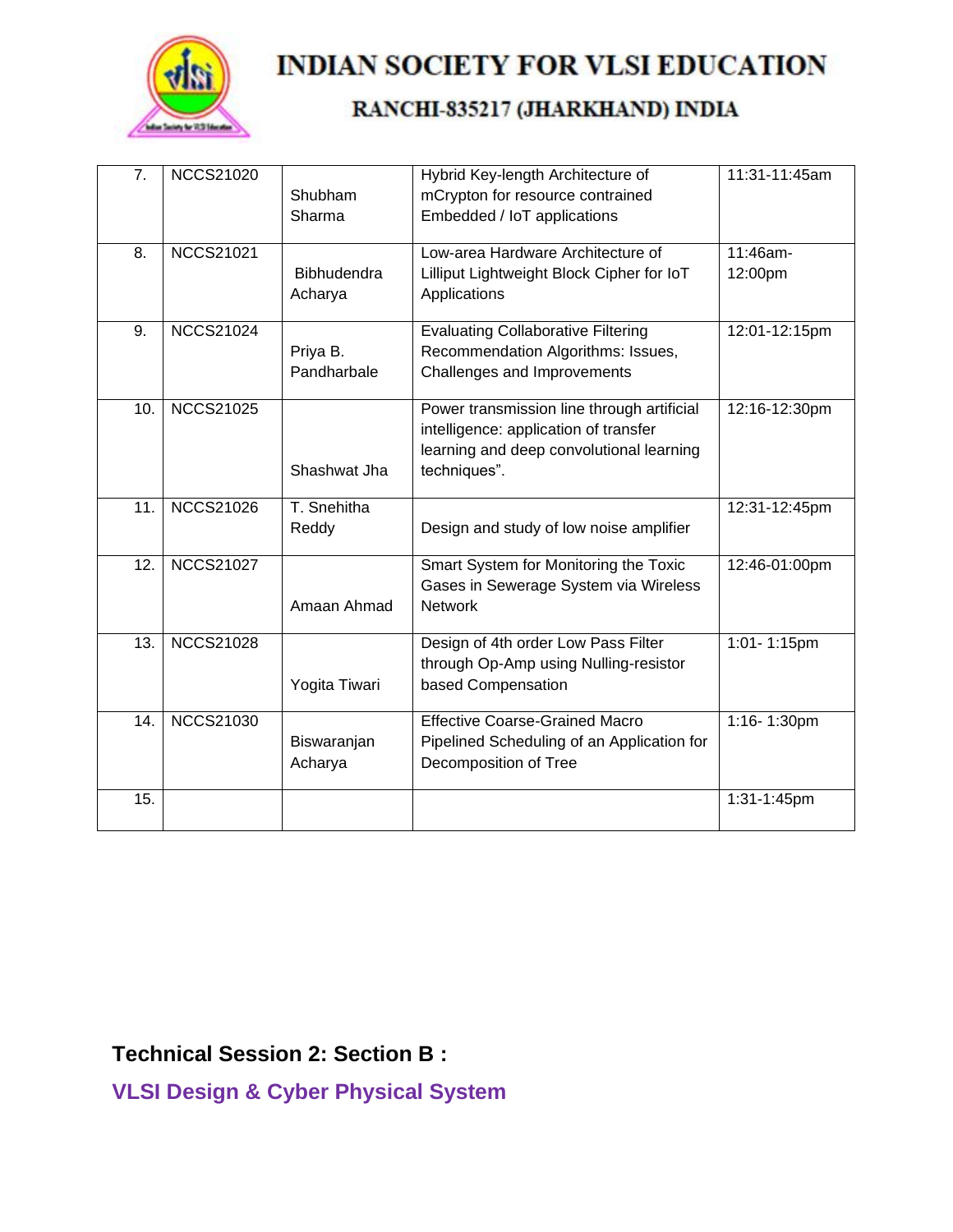

#### RANCHI-835217 (JHARKHAND) INDIA

**Name of Session Chairman :** Dr. D. Devraj, Senior Professor, KLU, Anand Nagar, Krishnankoil-626126

#### **Name of Session Chair Persons:**

Dr. Ram Suchit Yadav, Professor, JK Institute of Applied Physics and Technology University of Allahabad

Dr. Vijay Nath, Associate Professor BIT Mesra Ranchi(JH)

Dr. V. Anandi, Ramaiah Institute of Technology, Bangalore

Dr. Premananda B.S. Associate Professor RV College of Engineering Bangalore

Dr. Muthumanickam S, Associate Professor RMK College of Engineering & Technology, Thiruvallur

Dr. Shruti Garg, Assistant Professor, BIT Mesra Ranchi

Dr. Abhishek Pandey, Assistant Professor, UMU Ranchi

Dr. K. Abhimanyu Patro, Manipal Academy of Higher Education, Manipal 576104, Karnataka, India

Dr Mamatha Girish, NMAMIT Nitte Karkala Karnataka

Dr Suraj Kumar Saw, Assistant Professor PSIT Pune (MH)

**Group Coordinator/ Moderator**: Ashutosh Anand & Dr. Deepak Prasad

**Google meet link**: [meet.google.com/mgk-cbio-oom](https://meet.google.com/mgk-cbio-oom?hs=224)

| S.N.             | Paper ID         | Corresponding           | <b>Paper Title</b>                                                                                      | <b>Presentation</b> |  |
|------------------|------------------|-------------------------|---------------------------------------------------------------------------------------------------------|---------------------|--|
|                  |                  | <b>Authors</b>          |                                                                                                         | <b>Schedule</b>     |  |
| 1.               | <b>NCCS21032</b> | Anita kumari            | <b>CMOS Instrumentation Amplifier</b>                                                                   | 10:00-10:15am       |  |
| 2.               | <b>NCCS21033</b> | Afreen<br>khursheed     | Performance investigation of CNT<br>interconnects by applying swarm based<br>buffer insertion technique | 10:16-10:30am       |  |
| 3.               | <b>NCCS21035</b> | Subhash Kumar<br>Sharma | An Overview on Nanoelectronics<br>Devices                                                               | 10:31-10:45am       |  |
| $\overline{4}$ . | <b>NCCS21036</b> | Shri Prakash<br>Dubey   | The study on variation of AC<br>conductivity of compressed pellet of<br>Sylvite with Silver oxide       | 10:46-11:00am       |  |
| 5.               | <b>NCCS21037</b> | Rohini Raj              | An Implementation of Neural Network<br>using ZyNet and FPGA                                             | 11:00-11:15am       |  |
| 6.               | <b>NCCS21038</b> | Priyanka<br>Kumari      | Analysis of Image Forgery Detection<br>using CNN                                                        | 11:16-11:30am       |  |
| 7.               | <b>NCCS21039</b> | Arun Katara             | Literature Review on Advanced patch<br>antenna for LTE and sub-6GHz 5G<br>applications                  | 11:31-11:45am       |  |
| 8.               | <b>NCCS21044</b> | Preeti                  | Expert System for Brain Disaese<br>Diagnosis using Rotation Invarient                                   | 11:46-12:01pm       |  |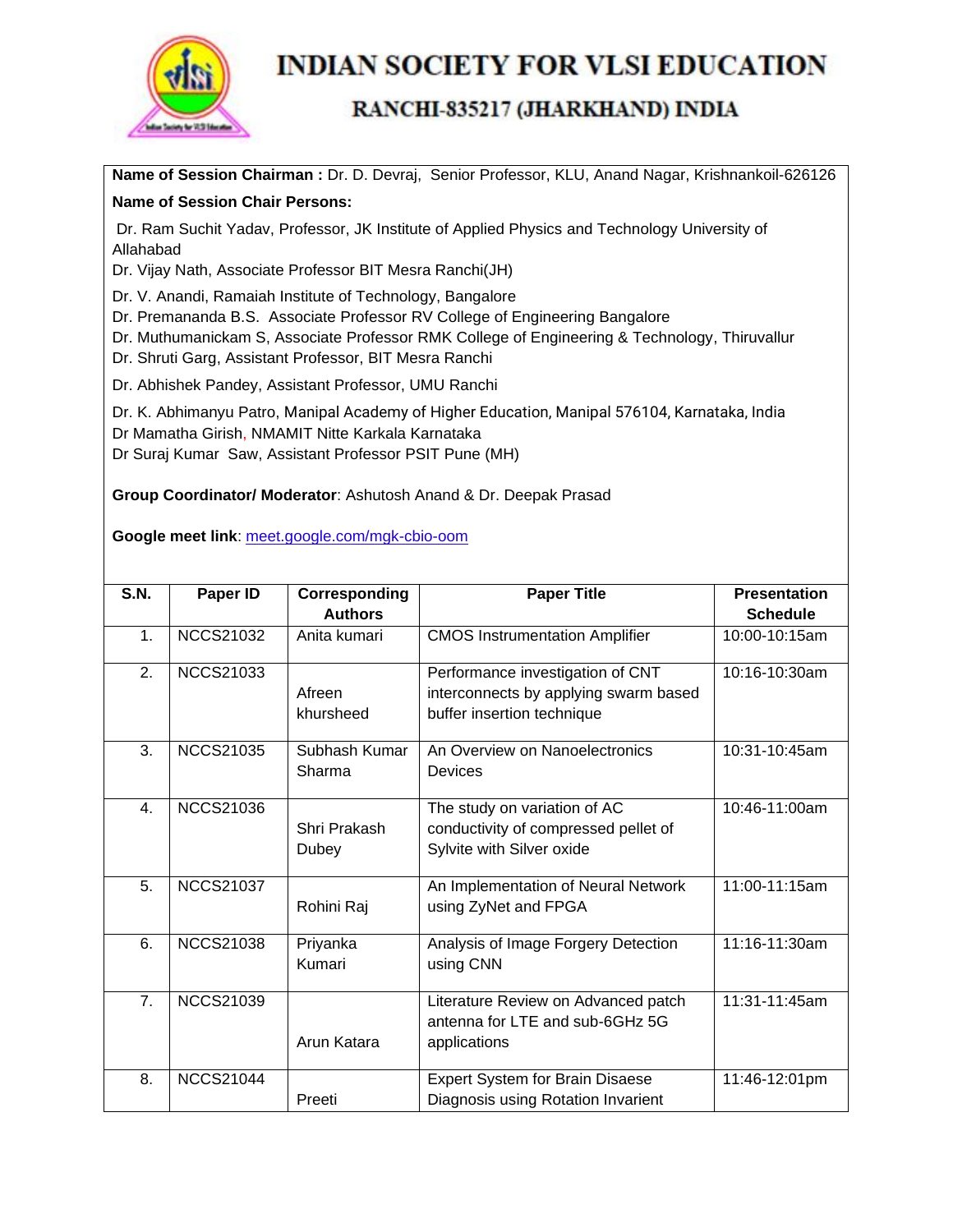

### RANCHI-835217 (JHARKHAND) INDIA

|     |                  | Topannavar          | Features and Fuzzy Neural Network                                                                                                                      |                |
|-----|------------------|---------------------|--------------------------------------------------------------------------------------------------------------------------------------------------------|----------------|
| 9.  | <b>NCCS21046</b> | Kuldeep<br>Vaishnav | <b>Computational Drug Development using</b><br>Cheminformatics                                                                                         | 12:01-12:15pm  |
| 10. | <b>NCCS21047</b> | Chiai Al-Atroshi    | Dispersed path selection for<br>communication using multipath jamming<br>detection algorithm in MANET                                                  | 12:16-12:30pm  |
| 11. | <b>NCCS21050</b> | Suparna Maity       | Artificial Intelligence Based Demand<br>Response Algorithm for Social Welfare<br><b>Maximisation in Smart Grids</b>                                    | 12:31-12:45pm  |
| 12. | <b>NCCS21051</b> | T.C.<br>Manjunath   | Recent advances in ant colony<br>optimization strategies for design &<br>development of algorithms for detection<br>of cancerous cells in human beings | 12:46-01:00pm  |
| 13. | <b>NCCS21052</b> | T.C.<br>Manjunath   | Simulation of a nanorobotic prototype<br>for diagnostic applications in the field of<br>bio-medical engineering using AI and MI<br>Concepts            | 1:01pm- 1:15pm |
| 14. | <b>NCCS21053</b> | Sulekha Saxena      | <b>Heart Disease Detection Using Machine</b><br>learning and by recording ECG signals<br>through ELM-D model                                           | 1:16pm- 1:30pm |
| 15. | <b>NCCS21054</b> | Garima Gupta        | Semi-blind implementation of<br>watermarking in images using DWT-<br>SVD method                                                                        | 1:31pm-1:45pm  |

## **Lunch:- 1:00-2:00pm**

### **Invited Lectures:**

**Meeting Link** [meet.google.com/mgk-cbio-oom](https://meet.google.com/mgk-cbio-oom?hs=224)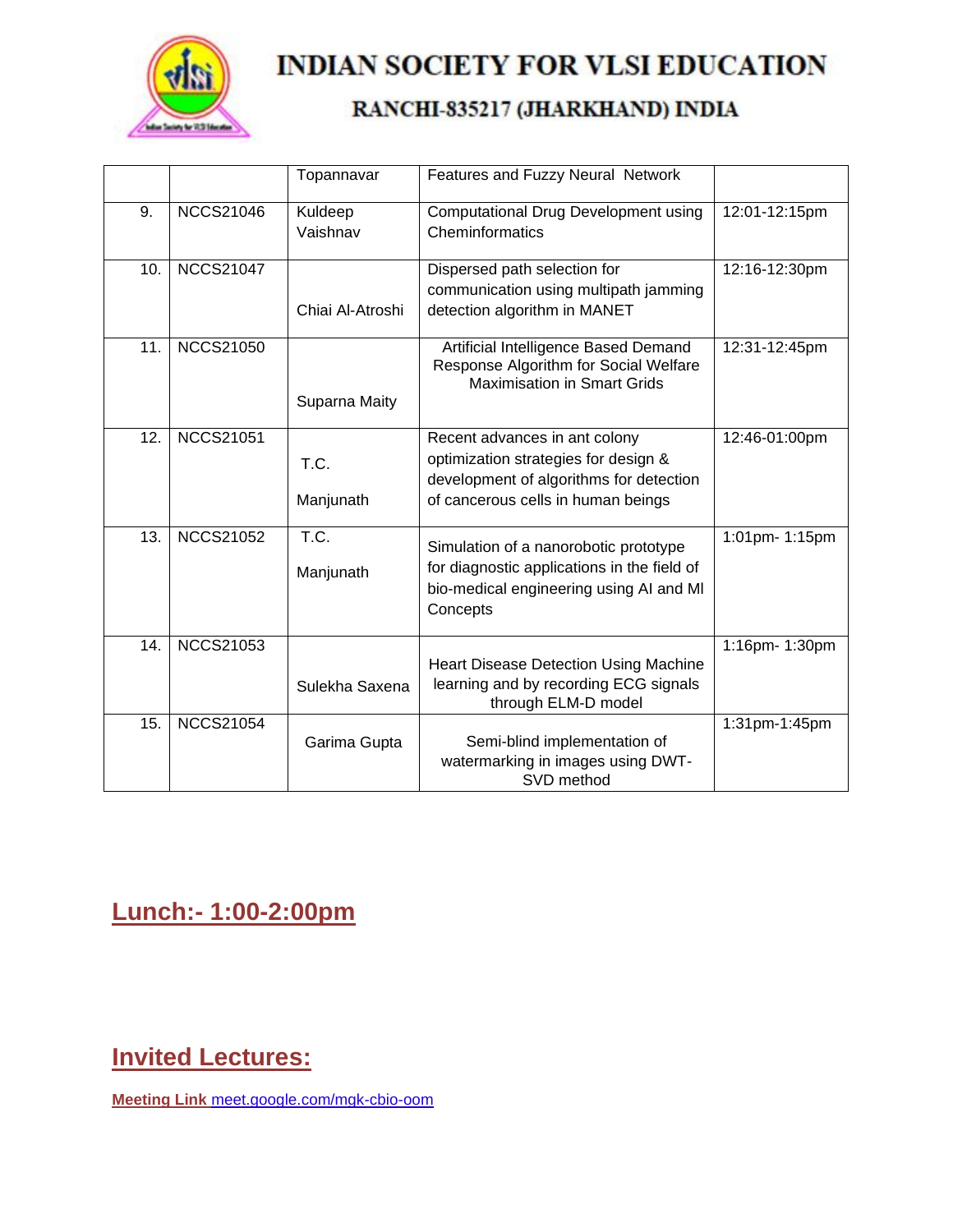

#### RANCHI-835217 (JHARKHAND) INDIA

**Name of Session Chairman:** Dr. Ram Suchit Yadav, Professor, JK Institute of Applied Physics and Technology University of Allahabad

#### **All Members should present: Reviewers, Moderators & Presenters**

**Group Coordinators/ Moderators:** Shovan Nandi & P. Arvind Kumar

| SN.              | <b>Presenters</b>                        | <b>Topics</b>                    | <b>Presentation</b> |
|------------------|------------------------------------------|----------------------------------|---------------------|
|                  |                                          |                                  | <b>Schedule</b>     |
|                  | <b>Sh. Samuel Jigme Harrison</b>         | Chip Design & Validation         | 2:00-2:45pm         |
| <b>Technical</b> | <b>ST Microelectronics</b>               |                                  |                     |
| Lecture 3        | Singapore                                |                                  |                     |
|                  |                                          |                                  |                     |
| 2.               | Mr. Deekshith Krishnegowda               | <b>VLSI Design &amp; Testing</b> | 2:46:-3:30pm        |
| Technical        | Staff Digital IC Design Engineer Marvell |                                  |                     |
| Lecture 4        | Technology Inc. USA                      |                                  |                     |

### **Valedictory Session & Award/Prize Distribution Ceremony:**

**(All Members should present: Reviewers, Moderators & Presenters)**

**Meeting link:** [meet.google.com/bzn-uxmd-opu](https://meet.google.com/bzn-uxmd-opu?hs=224)

**Members on Virtual Dais for Valedictory Session of NCCS-2021**

- **1. Dr. Gopal Pathak,** VC, SBU **Chief Guest**
- **2. Dr. D.K. Yadav** (President ISVE) Professor, National Institute of Technology Jamshedpur
- **3. Sh. N.N. Mishra** (Scientist –E ) Technical Director NIC Ranchi
- **4. Dr. Arun Kumar** (Chairman ISVE) Director ECOM, Ranchi
- **5. Mr. Deekshith Krishnegowda** (Staff Engineer) at Marvell Technology Inc. at Santa Clara California, USA
- **6. Sh. Samuel Jigme Harrison, D**esign Engineer**,** ST Microelectronics, Singapore
- **7. Dr. Vijay Nath** (BIT Mesra Ranchi), Executive Member IETE & ISVE Ranchi- **General Chair NCCS-2021**
- **8. Dr. Anand Kumar Thakur**(RU), Executive Member ISVE Ranchi **Organizing Secretary NCCS-2021**
- **9. Dr. Raj Kumar Singh (RU),** Executive Member ISVE Ranchi **Convener NCCS-2021**

| <b>Valedictory Session</b> |                 |  |  |
|----------------------------|-----------------|--|--|
| <b>Time</b>                | <b>Activity</b> |  |  |